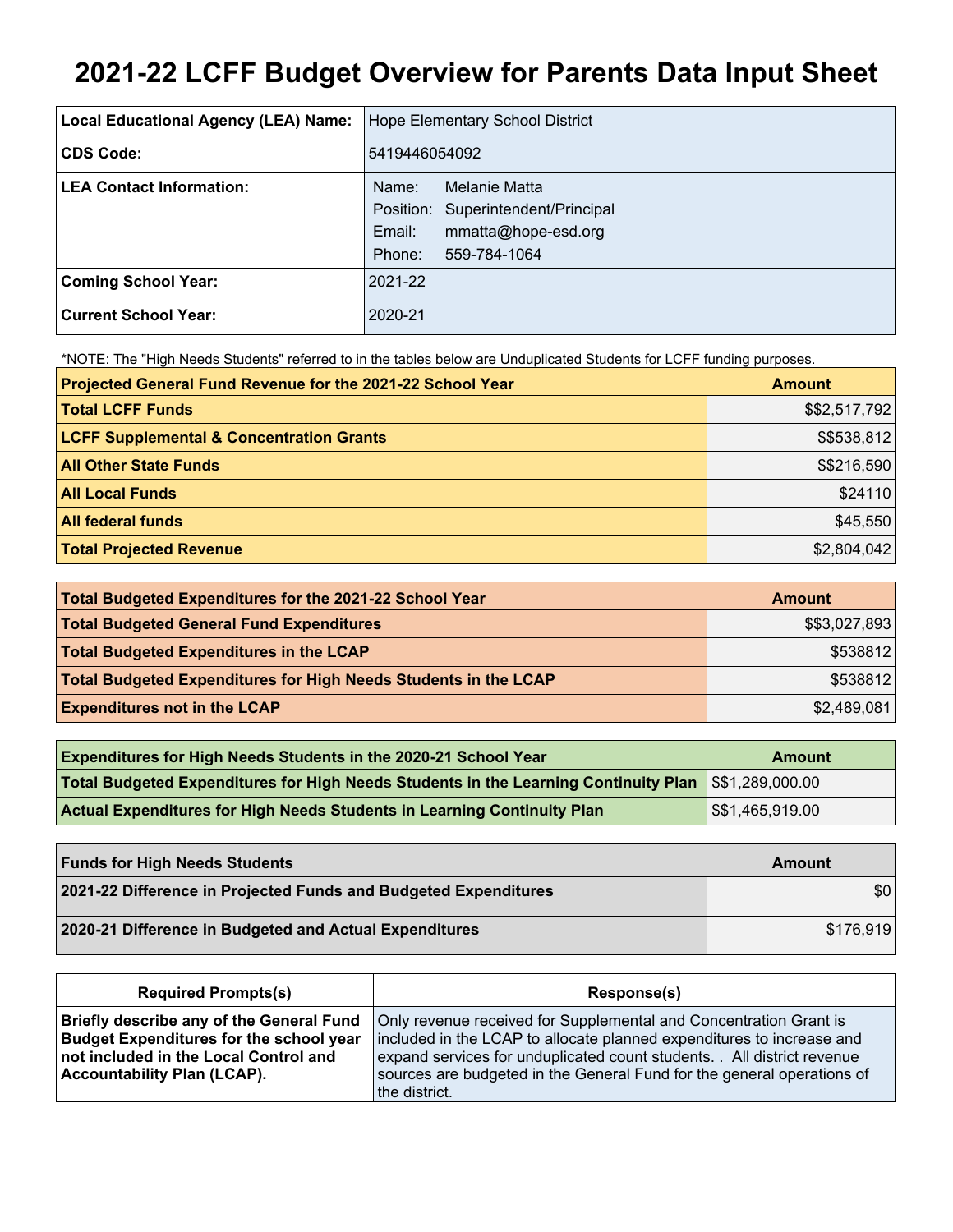## **LCFF Budget Overview for Parents**

Local Educational Agency (LEA) Name: Hope Elementary School District CDS Code: 5419446054092 School Year: 2021-22 LEA contact information: Melanie Matta Superintendent/Principal mmatta@hope-esd.org 559-784-1064

School districts receive funding from different sources: state funds under the Local Control Funding Formula (LCFF), other state funds, local funds, and federal funds. LCFF funds include a base level of funding for all LEAs and extra funding - called "supplemental and concentration" grants - to LEAs based on the enrollment of high needs students (foster youth, English learners, and low-income students).



This chart shows the total general purpose revenue Hope Elementary School District expects to receive in the coming year from all sources.

The total revenue projected for Hope Elementary School District is \$2,804,042, of which \$\$2,517,792 is Local Control Funding Formula (LCFF), \$\$216,590 is other state funds, \$24110 is local funds, and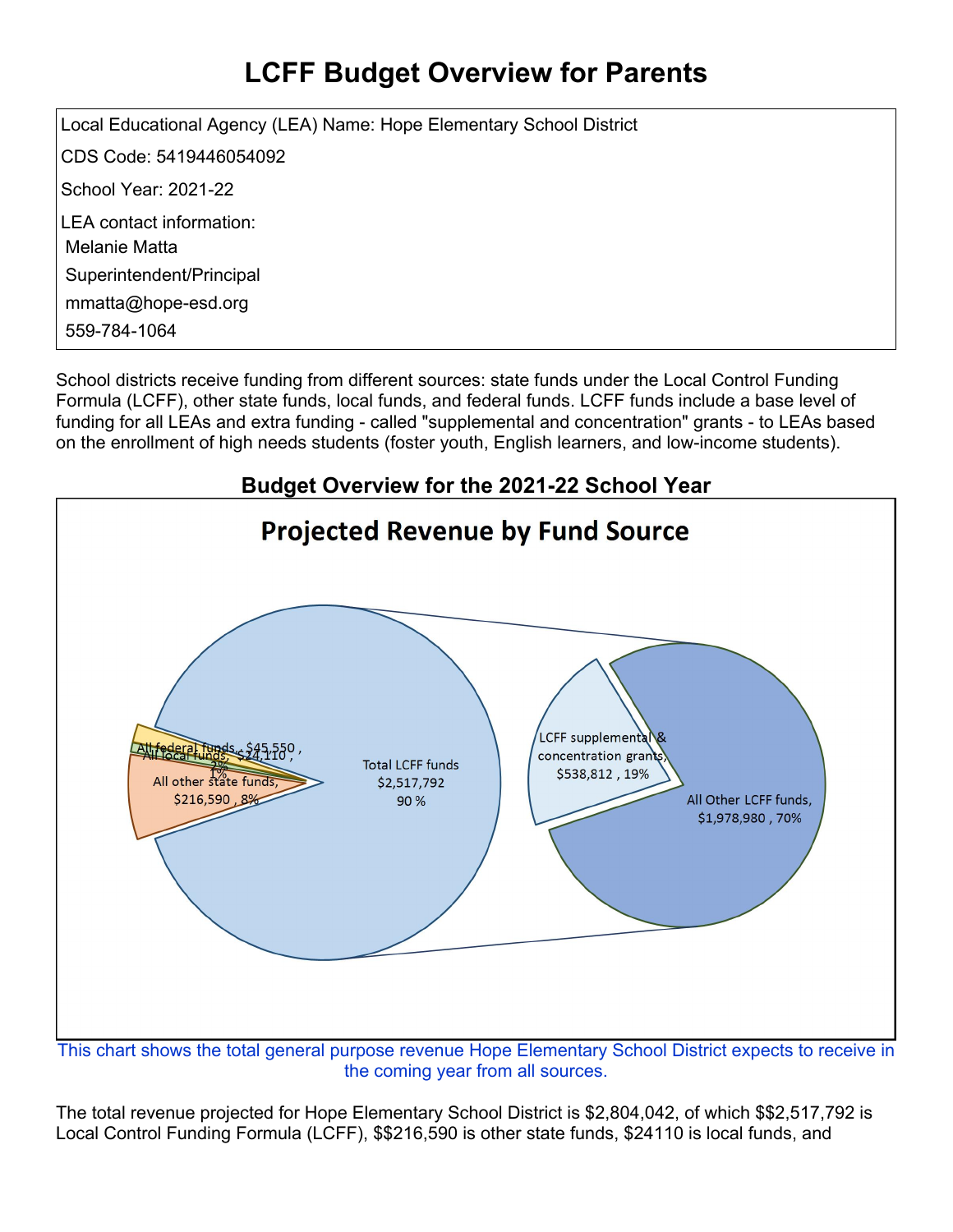\$45,550 is federal funds. Of the \$\$2,517,792 in LCFF Funds, \$\$538,812 is generated based on the enrollment of high needs students (foster youth, English learner, and low-income students).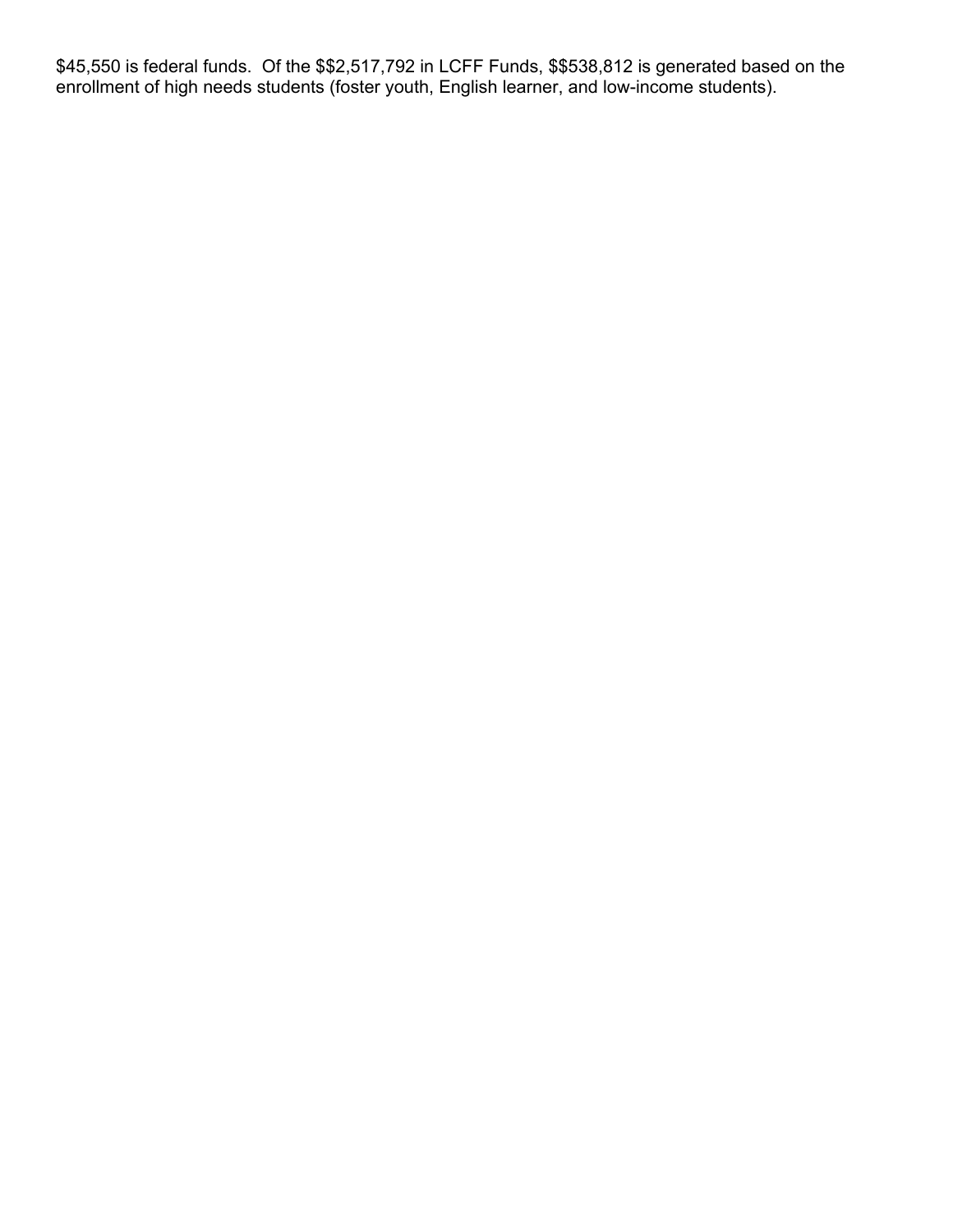### **LCFF Budget Overview for Parents**

The LCFF gives school districts more flexibility in deciding how to use state funds. In exchange, school districts must work with parents, educators, students, and the community to develop a Local Control and Accountability Plan (LCAP) that shows how they will use these funds to serve students.



This chart provides a quick summary of how much Hope Elementary School District plans to spend for 2021-22. It shows how much of the total is tied to planned actions and services in the LCAP.

Hope Elementary School District plans to spend \$\$3,027,893 for the 2021-22 school year. Of that amount, \$538812 is tied to actions/services in the LCAP and \$2,489,081 is not included in the LCAP. The budgeted expenditures that are not included in the LCAP will be used for the following:

Only revenue received for Supplemental and Concentration Grant is included in the LCAP to allocate planned expenditures to increase and expand services for unduplicated count students. . All district revenue sources are budgeted in the General Fund for the general operations of the district.

#### Increased or Improved Services for High Needs Students in the LCAP for the 2021-22 School Year

In 2021-22, Hope Elementary School District is projecting it will receive \$\$538,812 based on the enrollment of foster youth, English learner, and low-income students. Hope Elementary School District must describe how it intends to increase or improve services for high needs students in the LCAP. Hope Elementary School District plans to spend \$538812 towards meeting this requirement, as described in the LCAP.